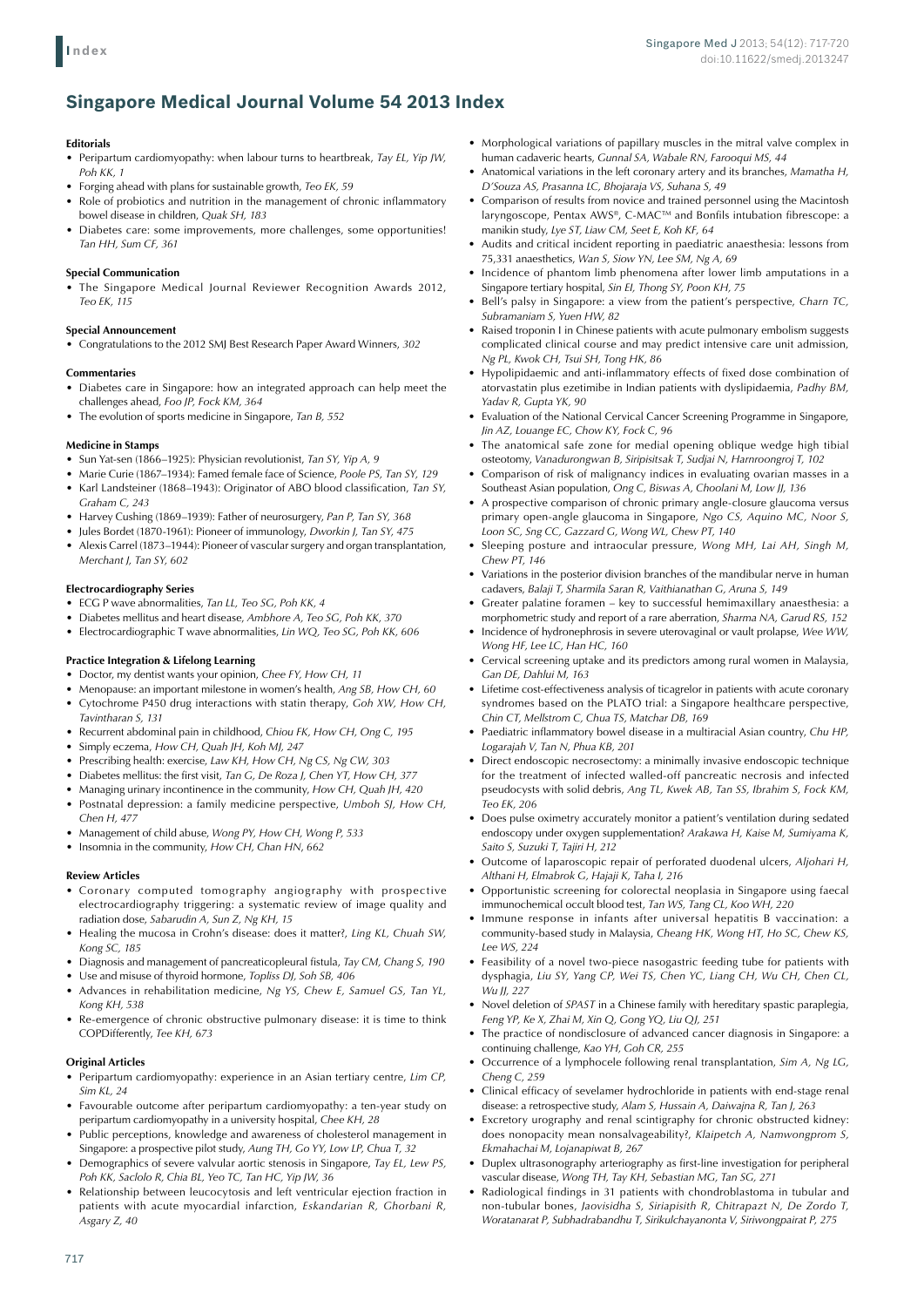- Impact of education on ventilator-associated pneumonia in the intensive care unit, *Subramanian P, Choy KL, Gobal SV, Mansor M, Ng KH, 281*
- Vitamin D requirement in pregnancy to prevent deficiency in neonates: a randomised trial, *Shakiba M, Iranmanesh MR, 285*
- Psychometric properties of the Iranian version of the Pediatric Quality of Life Inventory™ Short Form 15 Generic Core Scales, *Pakpour AH, 309*
- Effect of testosterone propionate on hippocampal pyramidal neuron number in female rats, *Candemir M, Semiz S, Yonguc GN, Ozdemir MB, Abban-Mete G, Adiguzel E, 315*
- The modified Medical Research Council dyspnoea scale is a good indicator of health-related quality of life in patients with chronic obstructive pulmonary disease, *Hsu KY, Lin JR, Lin MS, Chen W, Chen YJ, Yan YH, 321*
- Is semen polymorphonuclear leucocytes count a good predictor of male genital tract infection? *Chen L, Yu SL, Rajesh H, 328*
- Management of ruptured intracranial aneurysms in the post-ISAT era: outcome of surgical clipping versus endovascular coiling in a Singapore tertiary institution, *Koh KM, Ng Z, Low SY, Chua HZ, Chou N, Low SW, Yeo TT, 332*
- Pattern of psychiatric morbidity among theft offenders remanded or referred for psychiatric evaluation and factors associated with reoffence, *Chan LG, Bharat S, Dani SK, 339*
- Enteric duplication in children: clinical presentation and outcome, *Rasool N*, *Safdar CA, Ahmad A, Kanwal S, 343*
- Impact of bariatric surgery on the management of type 2 diabetes mellitus in Singapore, *Lee PC, Tham KW, Tan HC, Pasupathy S, 382*
- Eicosapentaenoic acid improves insulin sensitivity and blood sugar in overweight type 2 diabetes mellitus patients: a double-blind randomised clinical trial, *Sarbolouki S, Javanbakht MH, Derakhshanian H, Hosseinzadeh P, Zareei M, Hashemi SB, Dorosty AR, Eshraghian MR, Djalali M, 387*
- Usage of glucometer is associated with improved glycaemic control in type 2 diabetes mellitus patients in Malaysian public primary care clinics: an openlabel, randomised controlled trial, *Mastura I, Teng CL, Mimi O, Ho BK, Kusiar Z, Hasim R, 391*
- Type 1 and type 2 diabetes mellitus: are they mutually exclusive? *Fatima A*, *Khawaja KI, Burney S, Minhas K, Mumtaz U, Masud F, 396*
- • Relationship between thyroid-stimulating hormone and blood pressure in the middle-aged and elderly population, *Jian WX, Jin J, Qin L, Fang WJ, Chen XR, Chen HB, Su Q, Xing HL,401*
- • A prospective study of risk factors for first trimester miscarriage in Asian women with threatened miscarriage, *Kouk LJ, Neo GH, Malhotra R, Allen JC, Beh ST, Tan TC, Østbye T, 425*
- • Antenatally diagnosed congenital diaphragmatic hernia in Singapore: a five-year series, *Lee SY, Tan KH, 432*
- Effect of using population-specific body mass index cutoff points in the risk assessment of pregnant Asian women for venous thromboembolism, *Randhawa NK, Tan EK, Sabnis MA, 437*
- Intramedullary splinting of femoral shaft fractures in children with flexible nails: early results, *Kaliya Perumal AK, Balasubramanian K, 441*
- Proximal femoral nail antirotation and third-generation Gamma nail: which is a better device for the treatment of intertrochanteric fractures? *Yang YH, Wang YR, Jiang SD, Jiang LS, 446*
- Helicobacter hepaticus infection in primary hepatocellular carcinoma tissue, *Yang J, Ji S, Zhang Y, Wang J, 451*
- Sexual dimorphism of the craniofacial region in a South Indian population, *Nidugala H, Bhargavi C, Avadhani R, Bhaskar B, 458*
- • Diagnosis of prostate adenoma and the relationship between the site of prostate adenoma and bladder outlet obstruction, *Luo GC, Foo KT, Kuo T, Tan G, 482*
- Nonimmune hydrops fetalis in a children's hospital: a six-year series, *Ng ZM*, *Seet MJ, Erng MN, Buendia F, Chang A, Sriram B, 487*
- • Deliberate self-harm in adolescent psychiatric outpatients in Singapore: prevalence and associated risk factors, *Loh C, Teo YW, Lim L, 491*
- • Incidence of needlestick injuries among medical students after implementation of preventive training, *Seng M, Lim JW, Sng J, Kong WY, Koh D, 496*
- Patient safety culture among medical students in Singapore and Hong Kong, *Leung GK, Ang SB, Lau TC, Neo HJ, Patil NG, Ti LK, 501*
- Use of strong opioids for chronic non-cancer pain: a retrospective analysis at a pain centre in Singapore, *George JM, Menon M, Gupta P, Tan M, 506*
- • Evaluation of serum interleukin 6 and tumour necrosis factor alpha levels, and their association with various non-immunological parameters in renal transplant recipients, *Sonkar GK, Singh S, Sonkar SK, Singh U, Singh RG, 511*
- Multiple regression analysis of anthropometric measurements influencing the cephalic index of male Japanese university students, *Hossain MG, Saw A, Alam R, Ohtsuki F, Kamarul T, 516*
- Arthroscopic Bankart repair augmented by plication of the inferior glenohumeral ligament via horizontal mattress suturing for traumatic shoulder instability, *Lee KH, Soeharno H, Chew CP, Lie Denny TT, 555*
- • ASingaporeperspectiveontheuseof a short courseof chemothromboprophylaxis in patients who underwent total knee arthroplasty, *Low MH, Yeo SJ, Chin PL, Chia SL, Lo NN, Tay KJ, 560*
- Level and predictors of participation in patients with stroke undergoing inpatient rehabilitation, *Yang SY, Kong KH, 564*
- Factors affecting falls in community-dwelling individuals with stroke in Singapore after hospital discharge, *Chin LF, Wang J, Ong CH, Lee WK, Kong KH, 569*
- Cross-validation of a non-exercise measure for cardiorespiratory fitness in Singaporean adults, *Sloan RA, Haaland BA, Leung C, Padmanabhan U, Koh HC, Zee A, 576*
- Barriers to participation in physical activity and exercise among middle-aged and elderly individuals, *Justine M, Azizan A, Hassan V, Salleh Z, Manaf H, 581*
- Pattern of muscle injuries and predictors of return-to-play duration among Malaysian athletes, *Shariff AH, Ashril Y, Razif MA, 587*
- Effectiveness of Montreal Cognitive Assessment for the diagnosis of mild cognitive impairment and mild Alzheimer's disease in Singapore, *Ng A, Chew I, Narasimhalu K, Kandiah N, 616*
- Effect of negative-pressure wound therapy on open fractures of the lower limb, *Joethy J, Sebastin SJ, Chong KS, Peng YP, Puhaindran ME, 620*
- • Poststroke constipation in the rehabilitation ward: incidence, clinical course and associated factors, *Lin CJ, Hung JW, Cho CY, Tseng CY, Chen HY, Lin FC, Li CY, 624*
- Prevalence of nontraumatic foot pain among urban young working women and its contributing factors, *Chua YP, Tan WJ, Ahmad TS, Saw A, 630*
- • Can the characteristics of emergency department attendances predict poor hospital outcomes in patients with sepsis? *Ibrahim I, Jacobs IG, 634*
- • Toy safety in Singapore: where are we now? *Wu RS, Chan JX, Chong SL, Ong GY, Ng KC, 639*
- Evaluation of a novel device that maintains the balance of a cardiopulmonary resuscitation performer in a moving ambulance to improve chest compression quality, *Feng SY, Song YQ, Zhang YL, Li Y, 645*
- • Comparison of the effectiveness of intravenous piracetam and intravenous dimenhydrinate in the treatment of acute peripheral vertigo in the emergency department, *Ozdemir H, Akinci E, Coskun F, 649*
- A geographic information system-based analysis of ambulance station coverage area in Samsun, Turkey, *Terzi O, Sisman A, Canbaz S, Dündar C, Peksen Y, 653*
- • Compliance with noninvasive home ventilation in children with obstructive sleep apnoea, *Nathan AM, Tang JP, Goh AE, Teoh OH, Chay OM, 678*
- Total laparoscopic Wertheim's radical hysterectomy versus Wertheim's radical abdominal hysterectomy in the management of stage I cervical cancer in Singapore: a pilot study, *Lim YK, Chia YN, Yam KL, 683*
- Efficacy of target-controlled infusion of propofol and remifentanil with high frequency jet ventilation in fibre-optic bronchoscopy, *Wang HB, Yang CX, Zhang B, Xia Y, Liu HZ, Liang H, 689*
- Determinants of sexual intercourse initiation among incarcerated adolescents: a mixed-method study, *Nik Farid ND, Che' Rus S, Dahlui M, Al-Sadat N, 695*
- • Changes in the serum cartilage biomarker levels of healthy adults in response to an uphill walk, *Pruksakorn D, Tirankgura P, Luevitoonvechkij S, Chamnongkich S, Sugandhavesa N, Leerapun T, Pothacharoen P, 702*
- Vascular endothelial growth factor and insulin-like growth factor-1 in preterm infants with retinopathy of prematurity, *Peirovifar A, Gharehbaghi MM, Gharabaghi PM, Sadeghi K, 709*

## **Case Reports**

- Catheter ablation of ventricular fibrillation storm in a long QT syndrome genotype carrier with normal QT interval, *Yap J, Tan VH, Hsu LF, Liew R, e1*
- • Challenges in the management of aortic coarctation in the elderly: native coarctation complicated by severe calcification, *Tay EL, Wijesinghe N, Leipsic JA, Carere R, e5*
- • Percutaneous mitral valve repair with MitraClip for severe functional mitral regurgitation, *Yeo KK, Ding ZP, Chua YL, Lim ST, Sin KY, Tan WC, Chiam PT, Hwang NC, Koh TH, e9*
- Churg-Strauss syndrome presenting with focal segmental glomerulosclerosis without proteinuria: response to unconventional therapy, *Guha P, Thakur I, Ray A, Chatterjee SK, e13*
- Do intercultural factors play a role in exacerbating psychiatric symptoms? *Ong YL, Yap HL, e16*
- A case of Gitelman syndrome with severe hyponatraemia and hypophosphataemia, *Ali A, Masood Q, Yaqub S, Kashif W, e18*
- • Strumal carcinoid tumour of the ovary presenting with severe constipation, *Sulaiman S, Chia YN, Namuduri RD, e21*
- Cavernoma of the conus medullaris mimicking transverse myelitis, *Balasubramaniam S, Mahore A, e24*
- Computed tomographic findings of cerebral fat embolism following multiple bone fractures, *Law HL, Wong SL, Tan S, e28*
- Lipid-rich variant of pancreatic endocrine tumour with inhibin positivity and microscopic foci of microcystic adenoma-like areas: emphasis on histopathology, *Rao AC, Monappa V, Shetty P, e31*
- • Regular paracetamol in severe dengue: a lethal combination? *Gan CS, Chong SY, Lum LC, Lee WS, e35*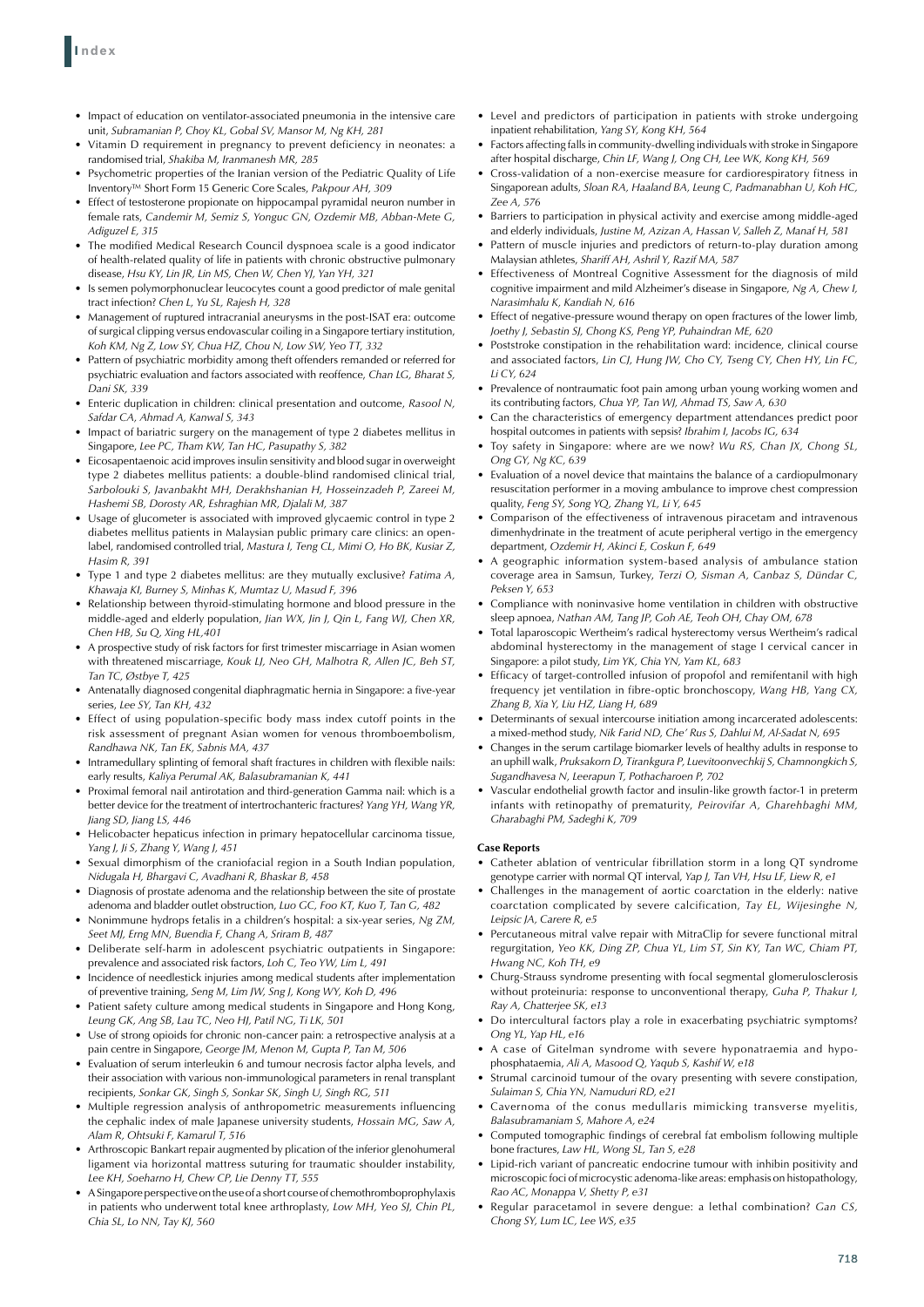- The femur: a good alternative source of bone graft using a new reamer system when options run out, *Wong MK, Low MH, Yong R, e38*
- • Idiopathic spinal cord herniation, *Prasad A, Brar R, Sinha S, Rana S, e43*
- Artefactual spikes in electrocardiography: a worthwhile introspection, Moni M, *Rajda J, Lakshmanadoss U, e46*
- A case of linear morphoea mistaken for reflex sympathetic dystrophy, *Thng TG*, *Wong KY, e50*
- An uncommon case of haemorrhagic enteric fever treated successfully with super-selective embolisation using polyvinyl alcohol particles and coils, *Lim WY, H'ng M, Punamiya SJ, e53*
- A rare case of obstructive azoospermia due to compression of the seminal vesicle and ejaculatory duct by a large lower ureteric stone, *Ranjan P, Yadav A, Kapoor R, Singh R, e56*
- • Tubercular lesion of the foot presenting as epithelioma, *Sahoo SP, Misra J, Subudhi SK, Panda AK, e59*
- Difficult intubation in a patient with vallecular cyst, *Kothandan H, Ho VK*, *Chan YM, Wong T, e62*
- Endogenous lipoid pneumonia associated with *Legionella pneumophila* serogroup 1, *Hui CK, e66*
- Rare occurrence of bilateral breast and peritoneal metastases from osteogenic sarcoma, *Chan RS, Kumar G, Vijayananthan A, e68*
- p.Ser252Trp and p.Pro253Arg mutations in FGFR2 gene causing Apert syndrome: the first clinical and molecular report of Indonesian patients, *Mundhofir FE, Sistermans EA, Faradz SM, Hamel BC, e72*
- • Multicystic peritoneal mesothelioma: not always a benign disease, *Singh A, Chatterjee P, Pai MC, Chacko RT, e76*
- Multidetector computed tomography diagnosis of splenic flexure volvulus: usefulness of multiplanar reformats, *Koh S, Low SC, Quah HM, e79*
- Laparoscopic resection of a huge gangrenous Meckel's diverticulum in an adult, *Ong WJ, Tan KK, Sim R, e83*
- Rectocutaneous fistula with imperforate anus in an adult, *Duman K, Ozdemir Y*, *Yigitler C, Gulec B, e85*
- Intestinal torsion causing chylous ascites: a rare occurrence, *Koh YX*, *Chng JK*, *Tan HC, Chung YF, e88*
- A rare case of two synchronous gastric duplication cysts in an adult, Lee LS, *Ong HS, e91*
- Peritoneal lymphomatosis mimicking peritoneal carcinomatosis: important imaging clues for correct diagnosis, *Sia SY, Kapur J, Thian YL, e93*
- Nodular pulmonary amyloidosis with unusual, widespread lung cysts, *Chew KM*, *Clarke MJ, Dubey N, Seet JE, e97*
- Cutaneous pseudolymphoma occurring after traumatic implantation of a foreign red pigment, *Koh WL, Tay YK, Koh MJ, Sim CS, e100*
- Gantzer muscles and their applied aspects: an exceptional finding, *Saxena A*, *Agarwal KK, Parshuram V, Das AR, e102*
- Plasmacytoma of the pancreas: an unusual manifestation of multiple myeloma, *Hue SS, Azhar R, e105*
- • Concomitant early avascular necrosis of the femoral head and acute bacterial arthritis by enteric Gram-negative bacilli in four oncologic patients, *Tan TJ, Tan SC, e108*
- Successful extracorporeal liver dialysis for the treatment of trimethoprimsulfamethoxazole-induced fulminant hepatic failure, *Ng CT, Tan CK, Oh CC, Chang PE, e113*
- Prolonged pruritic rash following influenza A (H1N1) vaccination, *Oin Y*, *Thomas CK, e117*
- Severe bradycardia and prolonged hypotension in ciguatera, *Chan TY*, e120
- A case of continuous-type splenogonadal fusion, *Jayasundara JA*, Vithana VH, *Lamahewage AK, e123*
- Paradoxical increase in uric acid level with allopurinol use in pyrazinamideinduced hyperuricaemia, *Gerdan V, Akkoc N, Ucan ES, Bulac Kir S, e125*
- A case of systemic nocardiosis in systemic vasculitis and a review of the literature, *Sirisena D, Al Swedan L, Jayne D, Chakravarty K, e127*
- • Duplicated anterior belly of the digastric muscle, *Rani A, Chopra J, Rani A, Verma RK, e131*
- Docetaxel (Taxotere®)-induced cavitary change of pulmonary metastatic lesions complicated by bilateral spontaneous pneumothoraces in a patient with primary adenocarcinoma of the lung, *Kao HL, Lin WC, Hsu HH, Huang GS, e133*
- • Y-type partial duplication of a vaginal ectopic ureter with ipsilateral hypoplastic pelvic kidney and bicornuate uterus, *Chen S, Zhu L, Yang S, Tan J, e135*
- Carbimazole-induced myositis in the treatment of Graves' disease: a complication in genetically susceptible individuals? *Lim AY, Kek PC, Soh WE, e133*
- Percutaneous sonography-guided radiofrequency ablation in the management of parathyroid adenoma, *Xu SY, Wang Y, Xie Q, Wu HY, e137*
- Adrenal tumours in pregnancy: diagnostic challenge and management dilemma, *Phoon WL, Kanalingam D, Chua HL, e141*
- Simultaneous medullary carcinoma, papillary carcinoma and granulomatous inflammation of the thyroid, *Kataria K, Yadav R, Sarkar C, Karak AK, e146*
- • Functioning thyroglossal cyst and concurrent ectopic thyroid in the floor of the mouth without an orthotopic thyroid gland, *Dhingra S, Gulati A, Bansal A, e149*
- • A case of prolonged delirium tremens, *Nicholas J, Jacob R, Kinson R, e152*
- Coexistence of benign ovarian serous cystadenoma and tuberculosis in a young woman, *Lobo FD, Wong MY, e154*
- Frontal lobe syndrome caused by a giant meningioma presenting as depression and bipolar disorder, *Mumoli N, Pulerà F, Vitale J, Camaiti A, e158*
- • A rare clinical case of true hemifacial hyperplasia, *Austin RD, Srivastava KC, Gopalakrishnan P, Shrivastava D, e160*
- A case of unusual Gram-negative bacilli septic arthritis in an immunocompetent patient, *Chiu LQ, Wang W, e164*
- **Bilateral Bochdalek hernias associated with severe aortic tortuosity and aberrant** right subclavian artery, *Akay S, Battal B, Kara K, Bozlar U, e169*
- • Coil embolisation of a septal artery in a patient with hypertrophic obstructive cardiomyopathy, *Chan Wah Hak YS, Chan C, e172*
- • Retropharyngeal lipoma with parapharyngeal extension: is transoral excision possible? *Chua DY, Lim MY, Teo DT, Hwang SY, e176*
- A rare case of primary muscular non-Hodgkin's lymphoma and a review of how imaging can assist in its diagnosis, *Hongsakul K, Laohawiriyakamol T, Kayasut K, e179*
- Pleomorphic adenoma of the minor salivary gland of the cheek, *Sharma A*, *Deshmukh S, Shaikh A, Dabholkar J, e183*
- • Isolated deletion of the long arm of chromosome 20 [del(20q12)] in myelodysplastic syndrome: a case report and literature review, *Padhi S, Varghese RG, Phansalkar MD, Sarangi R, e185*
- Delayed diagnosis of impacted partial denture in a patient with mental retardation, *Lee MJ, e190*
- • Posterior reversible encephalopathy syndrome: an acute manifestation of systemic lupus erythematous, *Chan YS, Ong YS, e193*
- Parotid gland involvement as a presenting feature of Wegener's granulomatosis, *Ceylan A, Asal K, Çelenk F, Köybaşioğlu A, e196*
- Pulmonary embolism as a cause of unexplained sinus tachycardia after right ventricular myocardial infarction, *Lin J, Kristanto W, Lee CH, e199*
- • Abdominal neuroblastoma in a child with inferior vena cava anomaly, *Chui CH, e201*
- Radical abdominal trachelectomy for stage IB1 cervical cancer in Singapore, *Lim YK, Chia YN, Quek SC, Yam KL, e204*
- • Laryngeal histoplasmosis: an occupational hazard, *Teoh JW, Faridah H, Mohamad Yunus MR, e208*
- • Painful pretibial pseudocyst at bioabsorbable interference screw aperture two years after anterior cruciate ligament reconstruction, *Shen MX, Sathappan SS, e211*
- • Cryoablation and cementoplasty of a pathologic fracture in the sternum, *Swan JA, Liu DM, Clarkson PW, Munk PL, e215*
- Ultrasonography-guided ilioinguinal-iliohypogastric nerve block for inguinal herniotomies in ex-premature neonates, *Lee SY, Tan SK, e218*
- • Minimal fat renal angiomyolipoma with central scar and stellate calcification mimicking a calyceal calculus, *Low E, Tan CH, Ho B, Chong S, e221*
- Pseudoarthrosis and fracture: interaction between severe vitamin D deficiency and primary hyperparathyroidism, *Rastogi A, Bhadada SK, Bhansali A, e224*
- • Intra-articular haemangioma of the knee in the skeletally immature, *Wong KA, Singh VA, Pailoor J, e228*
- Splenic artery pseudoaneurysm due to seatbelt injury in a glucose-6-phosphate dehydrogenase-deficient adult, *Lau YZ, Lau YF, Lai KY, Lau CP, e230*
- Coexistence of tuberous sclerosis complex and malignant melanoma, *Günaldi M*, *Paydas S, Afsar CU, Doran F, e233*
- Acute unilateral submandibular gland swelling associated with the laryngeal mask airway, *Suhitharan T, Seevanayagam S, Parker FC, Teoh WH, e236*
- • Secondary stent-in-stent self-expanding metallic stent placement for early stent occlusion due to mucosal oedema in the gastrojejunal anastomosis after palliative subtotal gastrectomy for locally advanced gastric cancer, *Chok AY, Koh YX, Lee J, Wong AS, e240*
- • Gastric tuberculosis presenting with a huge abdominal mass, *Lim JU, Kim YH, Choi CW, Lee JH, e244*
- • Lactating breast abscess: a rare presentation of adenosquamous breast carcinoma, *Alipour S, Seifollahi A, Anbiaee R, e247*
- • Anaesthetic management of a patient with Leigh's syndrome with central hypoventilation and obstructive sleep apnoea, *Tan A, Goy R, e250*

#### **Medical Education**

- Clinics in diagnostic imaging (144), *Wong BS, Lee T, Forster BB, Andrews GT, 108*
- Clinics in diagnostic imaging (145), *Bosco JI*, Low SC, Tan D, Peh WC, 231
- • Clinics in diagnostic imaging (146), *Lim BK, 289*
- • Clinics in diagnostic imaging (147), *Tan TJ, Leong CH, Sim SJ, 347*
- • Clinics in diagnostic imaging (148), *Bhagwani SG, Peh WC, 524*
- • Clinics in diagnostic imaging (149), *Pattamapaspong N, Muttarak M, Kitirattrakarn P, Sukhamwang N, 611*